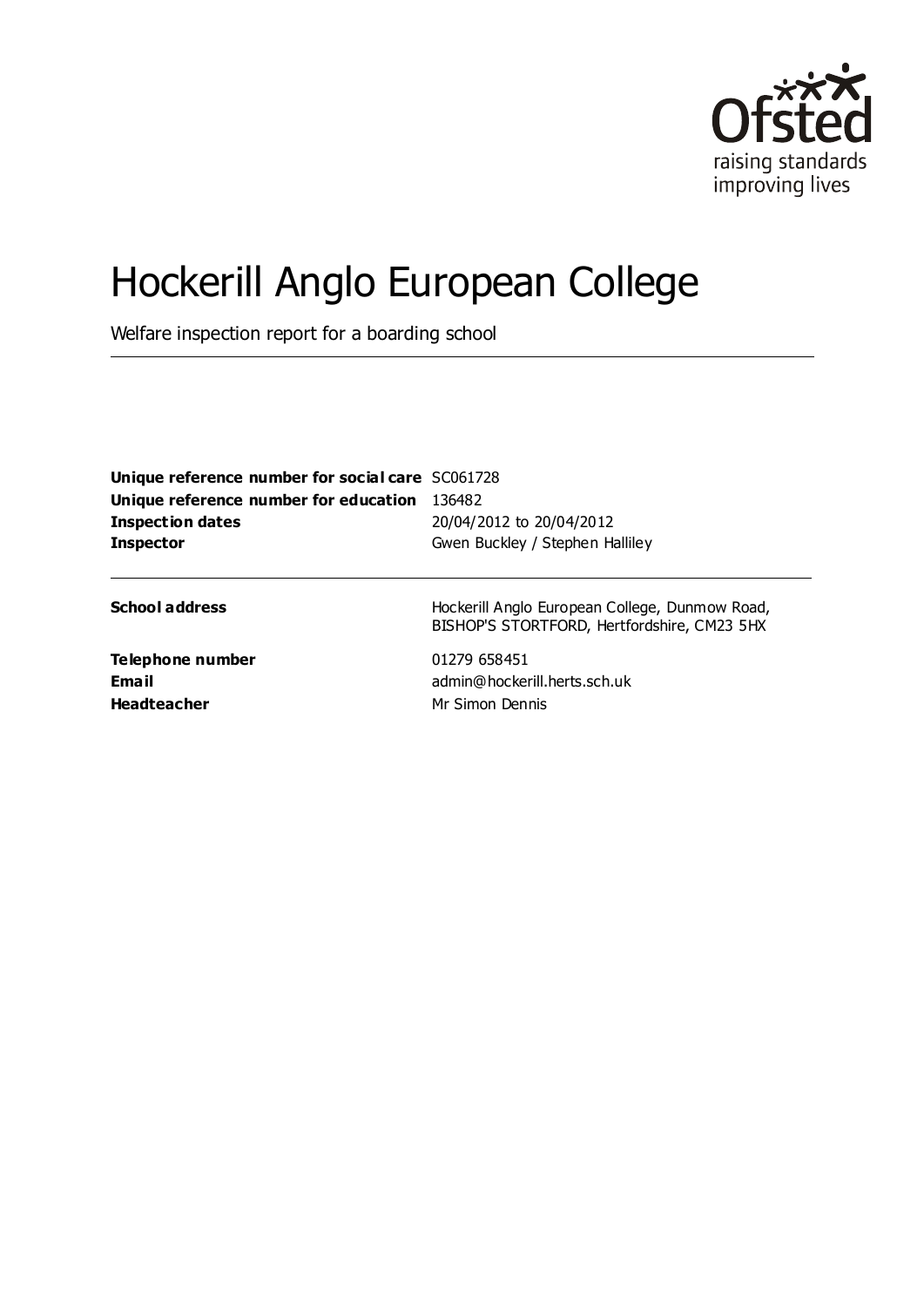The Office for Standards in Education, Children's Services and Skills (Ofsted) regulates and inspects to achieve excellence in the care of children and young people, and in education and skills for learners of all ages. It regulates and inspects childcare and children's social care, and inspects the Children and Family Court Advisory Support Service (Cafcass), schools, colleges, initial teacher training, work-based learning and skills training, adult and community learning, and education and training in prisons and other secure establishments. It assesses council children's services, and inspects services for looked after children, safeguarding and child protection.

If you would like a copy of this document in a different format, such as large print or Braille, please telephone 0300 123 1231, or email enquiries@ofsted.gov.uk.

You may reuse this information (not including logos) free of charge in any format or medium, under the terms of the Open Government Licence. To view this licence, visit www.nationalarchives.gov.uk/doc/open-government-licence/, write to the Information Policy Team, The National Archives, Kew, London TW9 4DU, or email: psi@nationalarchives.gsi.gov.uk.

To receive regular email alerts about new publications, including survey reports and school inspection reports, please visit our website and go to 'Subscribe'.

Piccadilly Gate Store Street Manchester M1 2WD

T: 0300 123 1231 Textphone: 0161 618 8524 E: enquiries@ofsted.gov.uk W: www.ofsted.gov.uk



© Crown copyright 2012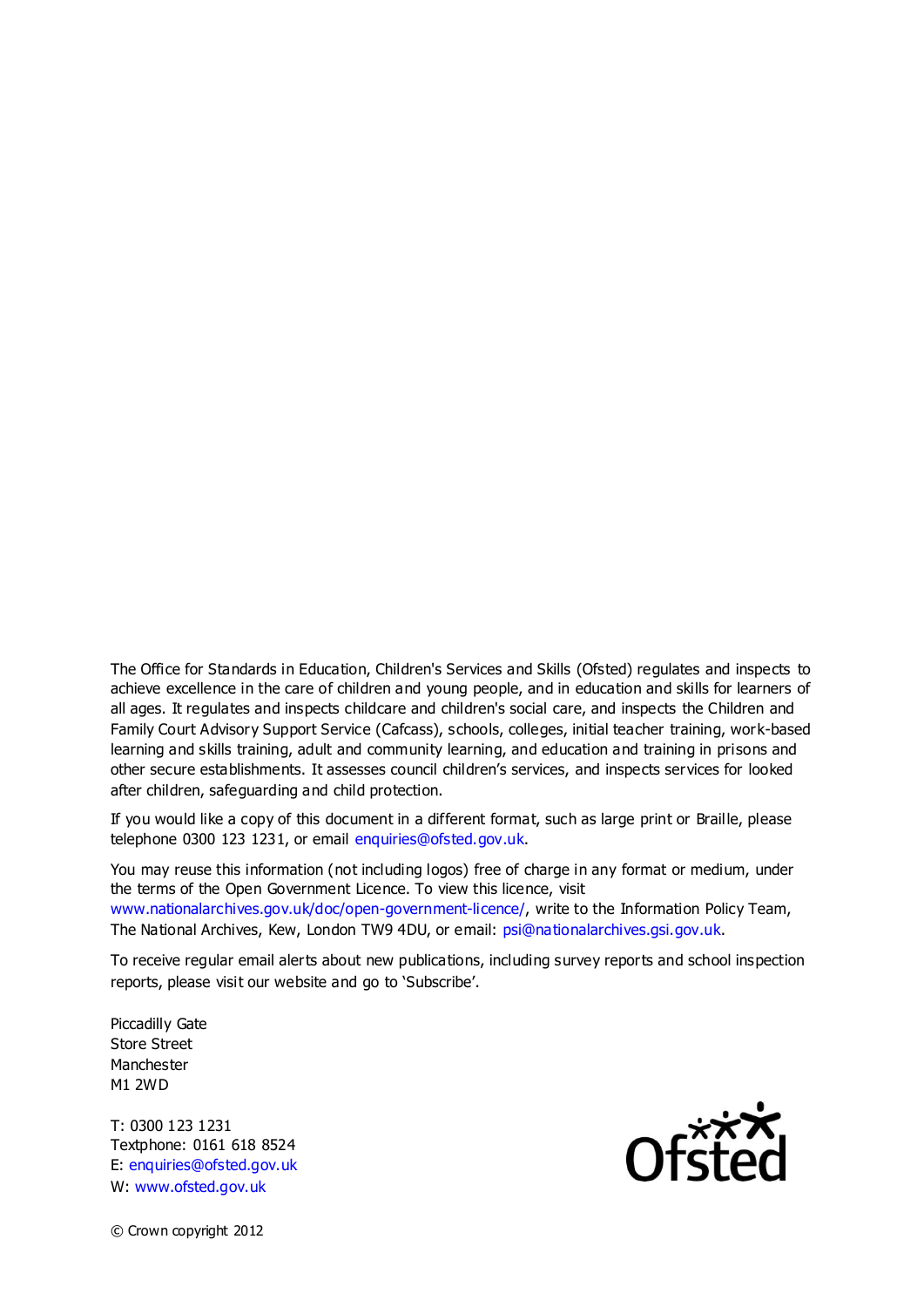

## **Purpose and scope of the inspection**

This inspection was carried out under the Children Act 1989, as amended by the Care Standards Act 2000, having regard to the national minimum standards for boarding schools, in order to assure children and young people, parents, the public, local authorities and government of the quality and standard of the service provided.<sup>1,2</sup>

## **Information about the school**

Hockerill Anglo-European College is an Academy, situated within easy access of Bishop's Stortford town centre. It offers education to 812 pupils aged from 11 to 17 years, including 341 boarding students. Students come from many nationalities and there are 35 mother tongues spoken in the college. Boarding students are accommodated in five boarding houses, which are located within the college grounds. All boarding houses provide self-contained facilities that include showers, bathrooms, toilets, common rooms, games rooms and kitchen facilities.

 $\overline{a}$ 

<sup>&</sup>lt;sup>1</sup> [www.legislation.gov.uk/ukpga/1989/41/contents.](http://www.legislation.gov.uk/ukpga/1989/41/contents)

<sup>&</sup>lt;sup>2</sup> [www.education.gov.uk/schools/leadership/typesofschools/a00192112/boarding-schools.](http://www.education.gov.uk/schools/leadership/typesofschools/a00192112/boarding-schools)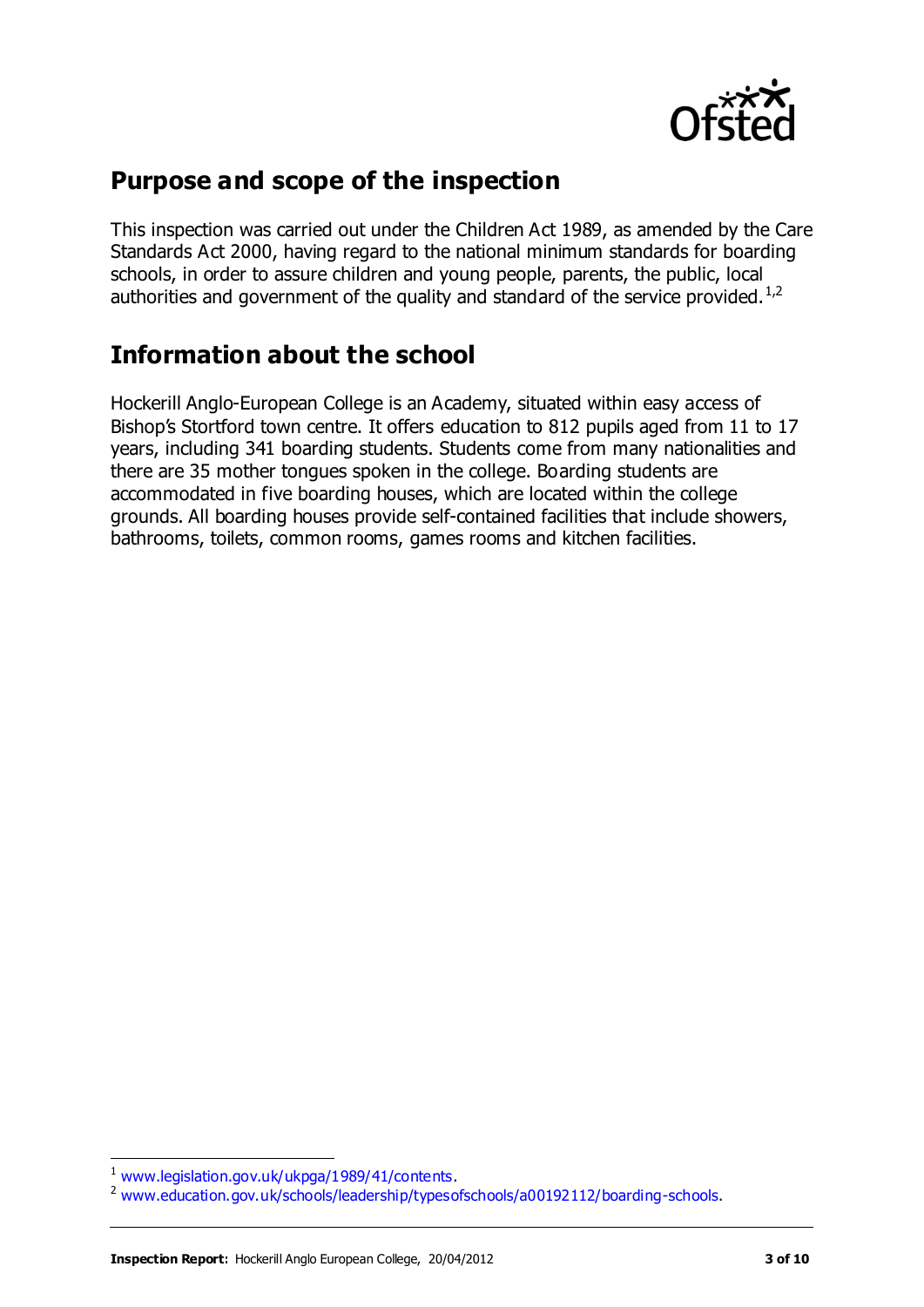

## **Inspection judgements**

| <b>Overall effectiveness</b>           | outstanding |
|----------------------------------------|-------------|
| Outcomes for boarders                  | outstanding |
| Quality of boarding provision and care | outstanding |
| Boarders' safety                       | outstanding |
| Leadership and management of boarding  | outstanding |

### **Overall effectiveness**

The key findings of the boarding inspection are as follows.

- The overall effectiveness of the boarding provision is outstanding. There are many strengths in the care provided and staff have very high expectations for students, which have a positive impact on their progress and outcomes.
- The boarding houses are extremely well-organised and managed. The ethos of the boarding provision is based on openness, trust and respect that celebrates individuality and achievement. Students are seen as unique. Their individual needs are recognised and very well managed.
- There is a clear ethos of mutual respect between students and staff which permeates throughout the routines and practice delivered. Students are enormously proud of their school. They know that their views are taken seriously and they have a strong sense of belonging.
- There is a continual focus on developing the services and facilities available. Practice development encompasses students' views and focuses on their best interests at all times.
- Robust safeguarding procedures and systems actively promote students' safety  $\bullet$ and welfare. Boarding students feel exceptionally safe and secure and have adults to whom they can turn to for support at any time.
- Effective communication between staff groups and excellent health care facilities ensure students' emotional and physical health needs are recognised and met. Parents are consistently positive about the boarding experience and the effectiveness of staff communication.
- Students from this country and around the world enjoy their boarding at the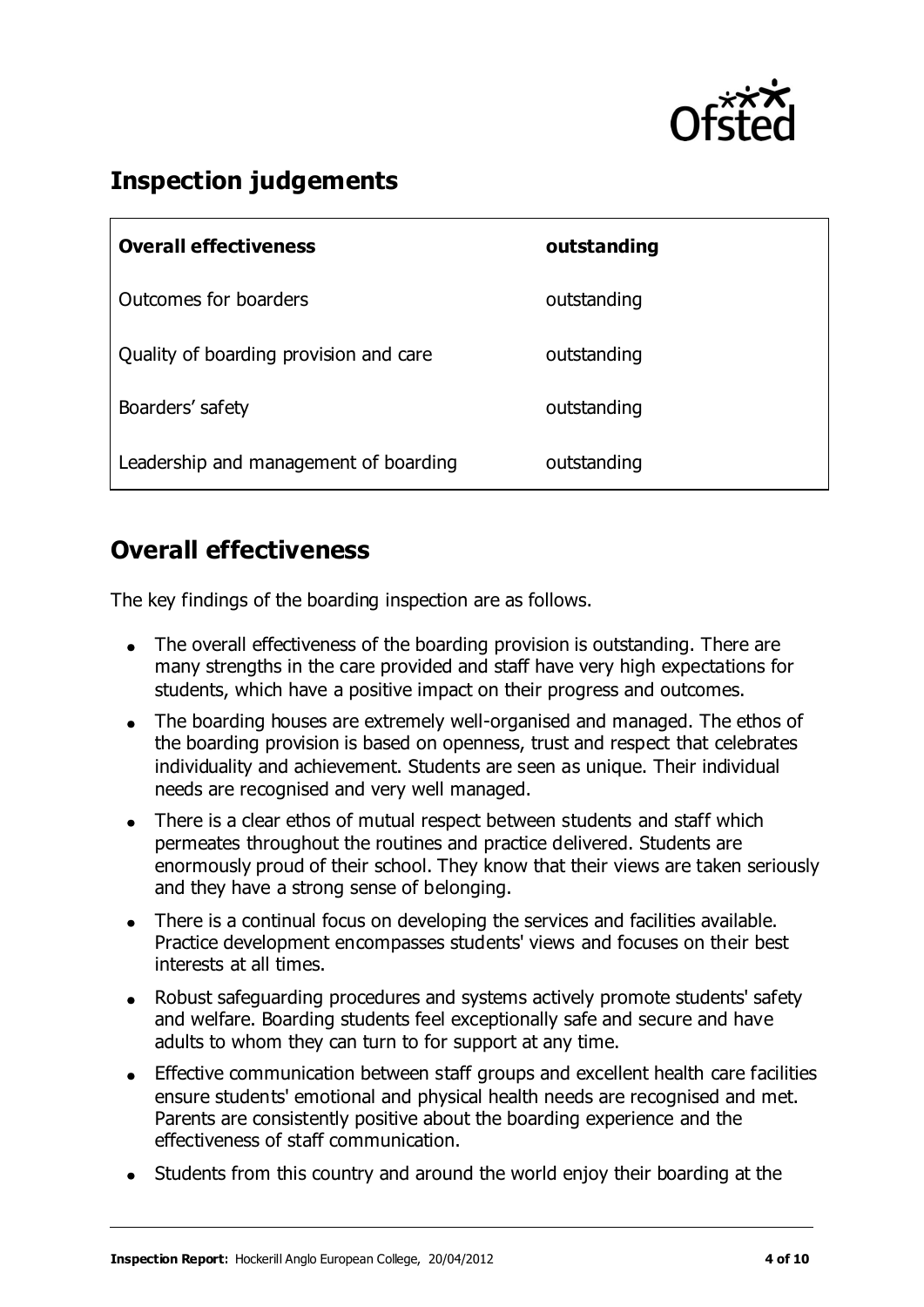

school. Exceptionally good boarding experiences promote students' personal, cultural and social development.

All the national minimum standards have been met or exceeded.

#### **Outcomes for boarders**

The outcomes for boarding students are outstanding. Routines and practices in the boarding provision support the students' educational achievement and social development. Students make exceptional progress during their time at the college. Time is scheduled for homework and staff are always available to assist in the evenings and at weekends. Students respond to staff's high expectations of their abilities, helping them to achieve their full potential. Students know that staff want them to do well in life and are there to help them achieve their individual goals.

Students report that staff are 'always there for you' and they are 'great'. Students feel part of a large supportive family and are proud of their college and in particular, their boarding house. Staff are, in turn, proud of the students and there is a clear feeling of mutual respect and trust between staff and students. Students contribute to community events both in their local community and abroad. They undertake local charity work, put on talent shows locally and go abroad to help communities in other countries such as Rwanda and India.

An extensive range sport and leisure activities ensures that students' individual interests are met. Students are able to take part in group activities and pursue their individual interests within the college or in the community.

Students report: 'I like the boarding house because we can do a lot with friends, for example, play games. I also like the choices we have.' They also said: 'What I really like about boarding is the atmosphere; everybody is really friendly and welcoming. I never feel left out or segregated. It is like a big family and we always solve problems together; we are all in the same boat.'

The students' views are routinely sought and highly valued. Their views are central to practice developments within the boarding provision and the wider college. Boarding staff continually strive to ensure that boarding students are treated equally. An open weekend is organised to enable family members who live abroad or some distance from the college to visit and see their children. This inclusive approach permeates through all areas of practice.

Parents stress that the help provided by staff and highly effective communication systems mean they are confident that their child is very well looked after.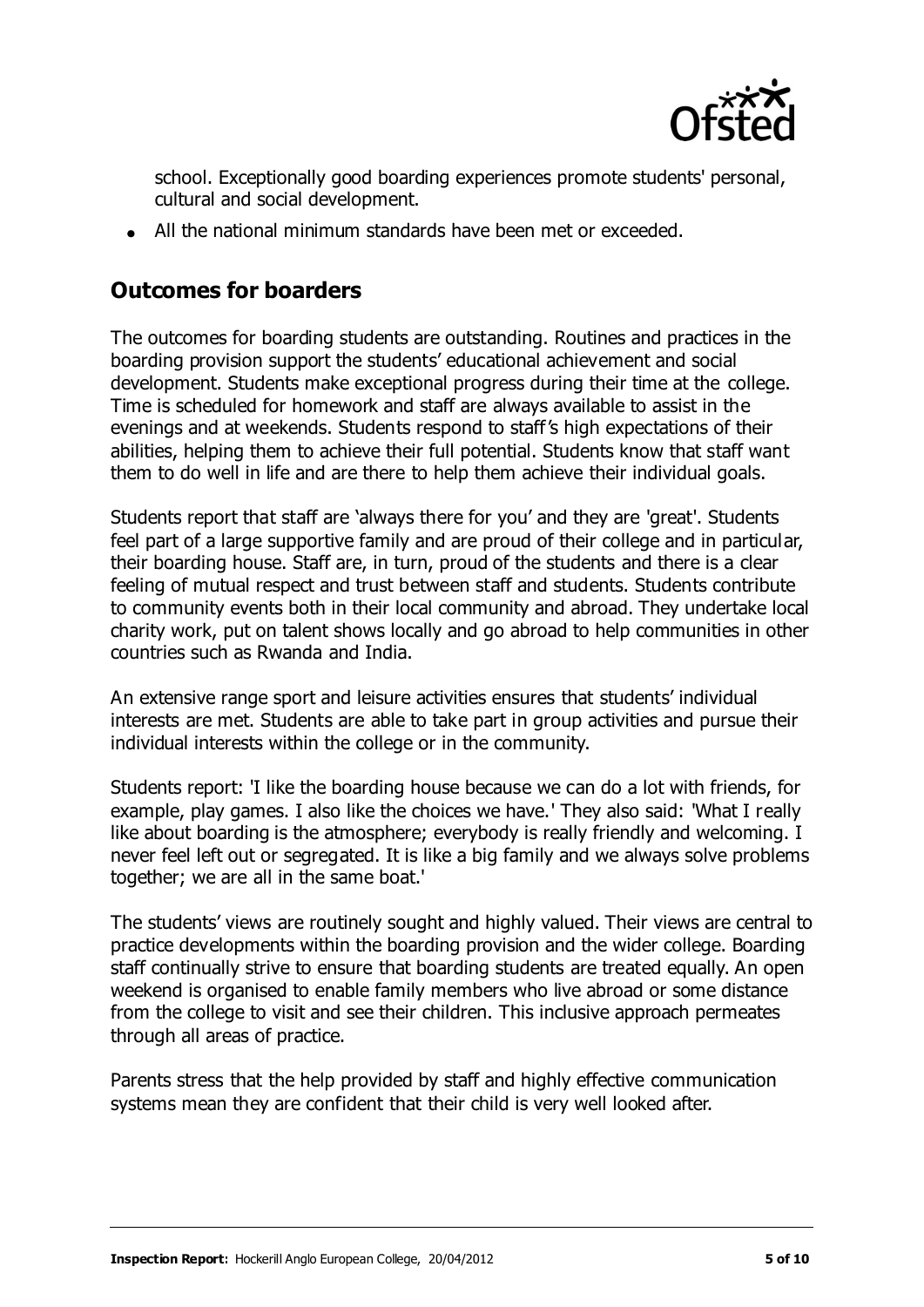

#### **Quality of boarding provision and care**

The quality of the boarding provision is outstanding. Teachers and boarding staff place the well-being of students at the centre of their practice. Highly effective communication between health care professionals, boarding and teaching staff ensures the needs of students are identified and action taken to help the student. The views of parents are sought and when required, highly individualised welfare plans are put in place.

Staff across the college ensure the induction of new boarders is effective and supportive. They also ensure that students are supported and prepared for leaving and moving on.

Students say that on arrival they are made welcome, given the information and support they need from staff. They stated: 'The induction process is great; I appreciate both the formal support from staff as well as the informal support for other students'. Students who will be leaving the college soon, say: 'The support I have had has been excellent. It has helped me decide what I want to do and plan for the future.'

Students gain confidence and independence, because there are excellent opportunities for them to further develop their personal and social skills. Students report that being a boarder provides: 'the perfect environment for both work and socialising'. They like the opportunities available to develop their leadership skills and report that they have made life-long friends at the college. Students consider that being a boarder at the college helps them in preparation for the move to university and their experiences enhance their future employment opportunities.

Boarding houses offer a comfortable, clean environment. Furnishings are to a high standard and each boarding house has its own character. There is ample space.

Behaviour is exceptionally good, with staff and students respecting each other. Students are aware of the adult who is responsible for them at any one time and how to contact them during the day or night. There are clear booking in and out procedures, to which students adhere.

Students can and most do have regular contact with family and friends. Parents report that excellent arrangements are in place for them to talk to their child when visiting. They are made to feel very welcome. Students state that they enjoy the opportunities provided to have friends and family visit for special dining nights or for weekend visits. They appreciate the efforts of the catering and other staff to make these very special times for them.

Students have specific weekend programmes offering them the opportunity to have regularly planned outings or events. These include trips to various London attractions, fun parks, beach parties, go-karting and golf as well as a wide variety of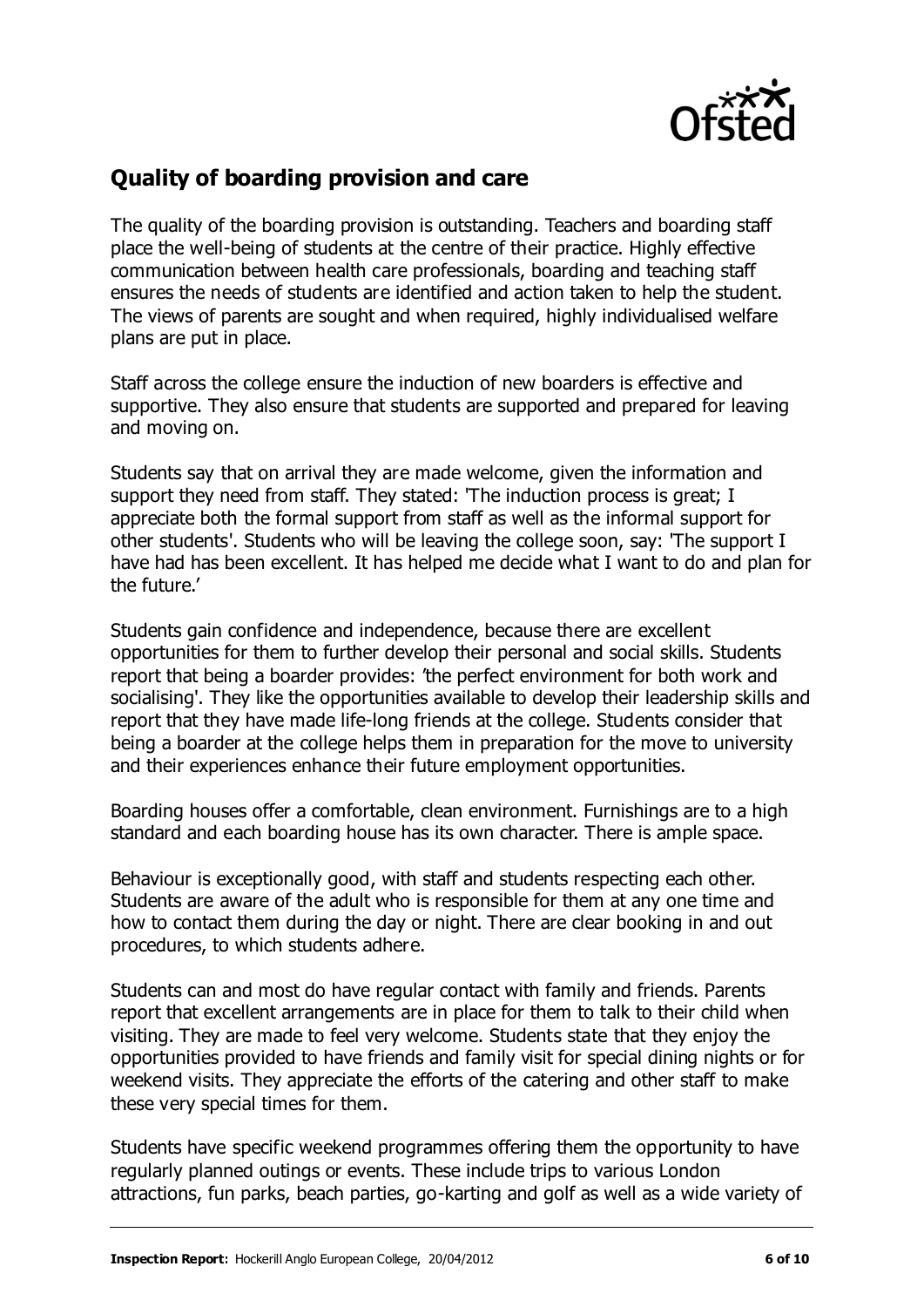

on-site activities such as barbeques and discos. There are also weekend events to welcome those new to boarding and for those due to leave and graduating.

Consultation with students is excellent and an integral part of everyday practice. This ensures that any issues students have, or points they would like staff to consider, are addressed informally. For example, students asked staff to look into internet speed. The management team are reviewing the internet service and have taken interim measures to improve this. Students are happy with this solution. Students also raised an issue regarding meals. They say this has been addressed and consider that the arrangements now in place for meals are excellent, with a wide range of good quality food available for every meal.

The college has an exceptionally well-run health service which meets all students' health care needs. Healthy eating and exercise is encouraged; special diets are catered for and students can opt to have fruit up to four times a day. Different leisure activities are provided to ensure students with varying physical abilities are able to take part in sports they enjoy, which also challenge them appropriately.

#### **Boarders' safety**

The safety of students is outstanding. The school gives a high priority to safety; the physical environment of the boarding provision is safe and secure. All staff have first aid training and additional support is provided from the health centre. Risk assessment and management of risk is effective. Health and safety is very well managed and students and staff are clear about evacuation procedures. All activities and environmental features are routinely and robustly assessed. Boarding students have excellent opportunities to try new and challenging activities in a safe and structured way.

Child protection awareness is given a high priority within the college. There are senior designated staff responsible for child protection and delivering training to all the staff. Staff are vigilant and resourceful in meeting individual needs. Students report there is no bullying; they feel safe, secure and well cared for by 'great' staff. They spoke of feeling valued and respected and are confident that staff would notice any signs that a student was unhappy, or that this would be reported to staff by other students. Students clearly see it as the role of everyone at the college to look after each other and take action to ensure that they are all safe and happy.

Particular named staff are reported as being the 'best ever', the 'best head of house'. Students say that they have adults they can talk to if they have any concerns. Information on how to access an adult independent of the school is clearly displayed and students say that this person 'is approachable and listens'.

Behaviour of students is excellent and reflects the high standards expected by the staff.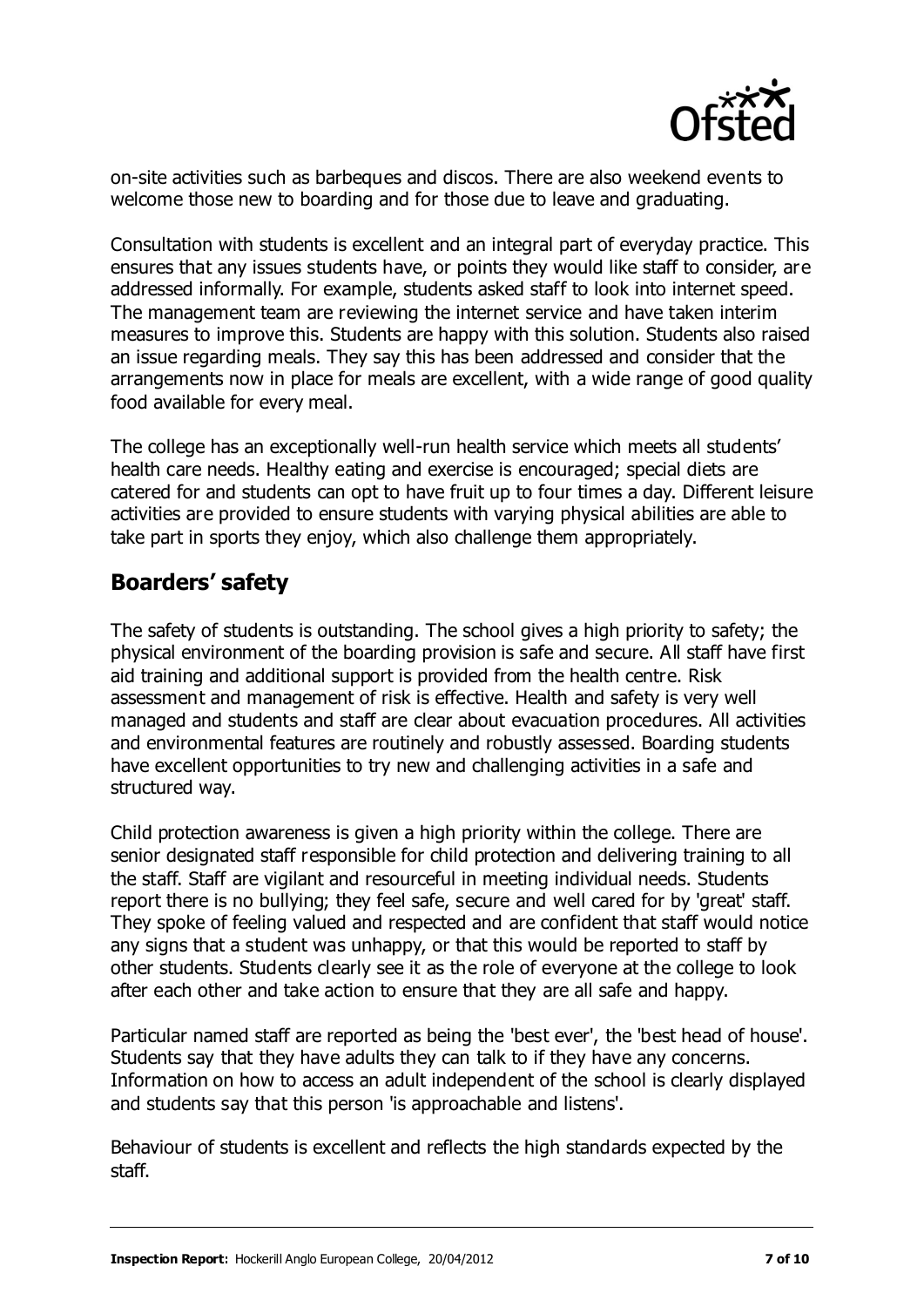

#### **Leadership and management of boarding**

The management and organisation of the boarding provision is outstanding. Parents and students have easy access to information about the college and receive detailed information relating to individual boarding houses. Parents value the staff's availability to discuss any issues. They praise the arrangements made to ensure they are able to visit the college and see what life as a boarder is like.

Equality of opportunity for boarders is central to practice developments. Great care is taken to ensure that parents who live abroad are kept up to date with events and a dedicated open weekend is organised to enable them to visit. This ensures all students have the opportunity for their parents to visit over a weekend, have fun and relax in a warm, friendly atmosphere.

The boarding provision is staffed with experienced boarding and teaching staff, all of whom value the students, each other and the leadership of the management team. There is a strong and purposeful drive to place the views, social and educational needs of students at the centre of the service. Routines and procedures are clear, well established and operate consistently to provide a safe, sensitive and motivating environment for students. There is a consistent focus on achievement and praise and a very strong emphasis on building and maintaining meaningful and respectful relationships between staff, students and their families.

There is a strong ethos for continued improvement of the boarding service and most significantly for the outcomes for the students. The director of boarding regularly monitors boarding practice and three of the college governors have specific responsibility to oversee the boarding service. Boarding is an integral part of the services provided by the college. The development plan for the boarding provision is clear, practical and embedded into the college's overall improvement plan.

All required policies, documents and records are in place and support effective staff practice and excellent management of the service. These documents are reviewed and updated regularly to reflect the ongoing development of the boarding provision.

Since the last inspection, boarding houses and the health care centre have been upgraded and facilities within existing houses significantly improved. The management team continually strive to improve the service and have plans in place to further develop the boarding in terms of numbers, boarding houses and quality of provision.

### **National minimum standards**

The school meets the national minimum standards for boarding schools.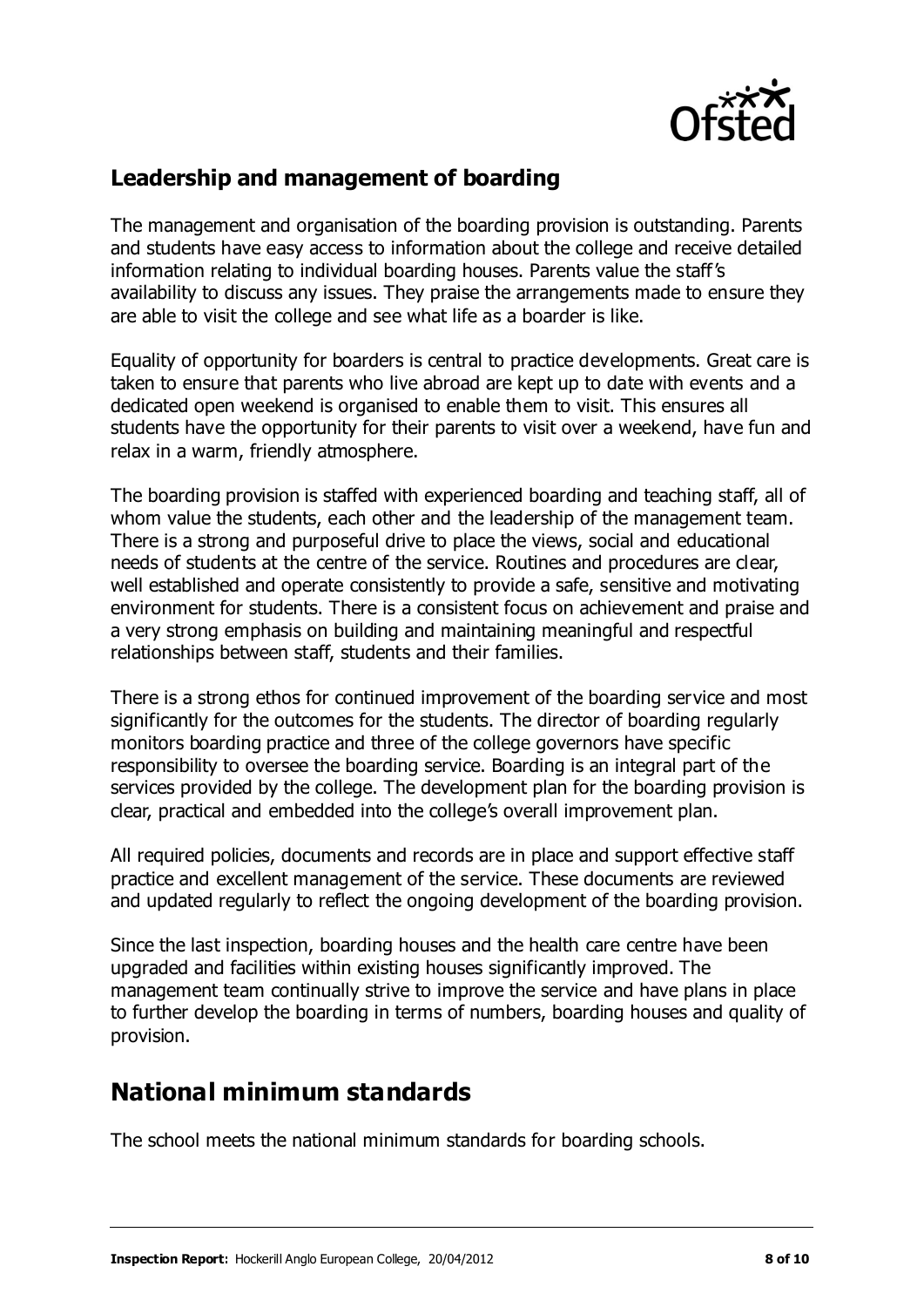

## **What should the school do to improve further?**